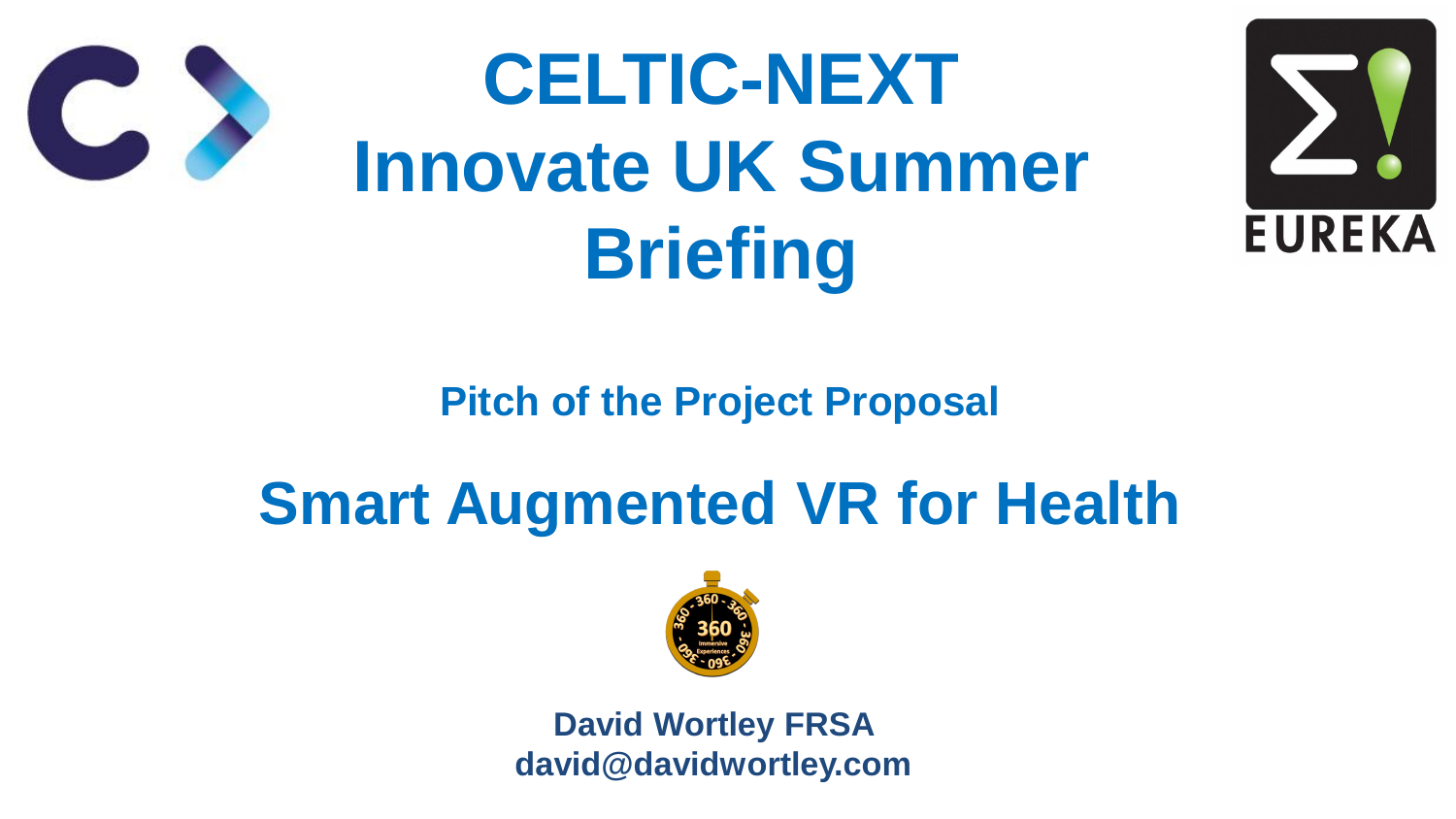

#### *The Proposition*

*Improved personal physical and mental health management through the use of wearable technologies, Gamification, AI and Virtual Reality*

AI and machine learning has the potential to personalise the immersive experience to maximise medical benefit and provide tools to manage personal *health*

*Opportunities for investors, partners, developers to create a sustainable* www.celticnext.eu Smart Augmentefit a toteles to CPaYid Yenter TR prototice year video avid wortley.com



*The latest wearable technologies provide medical-grade feedback on physical and emotional condition which can be used to shape immersive VR/AR experiences*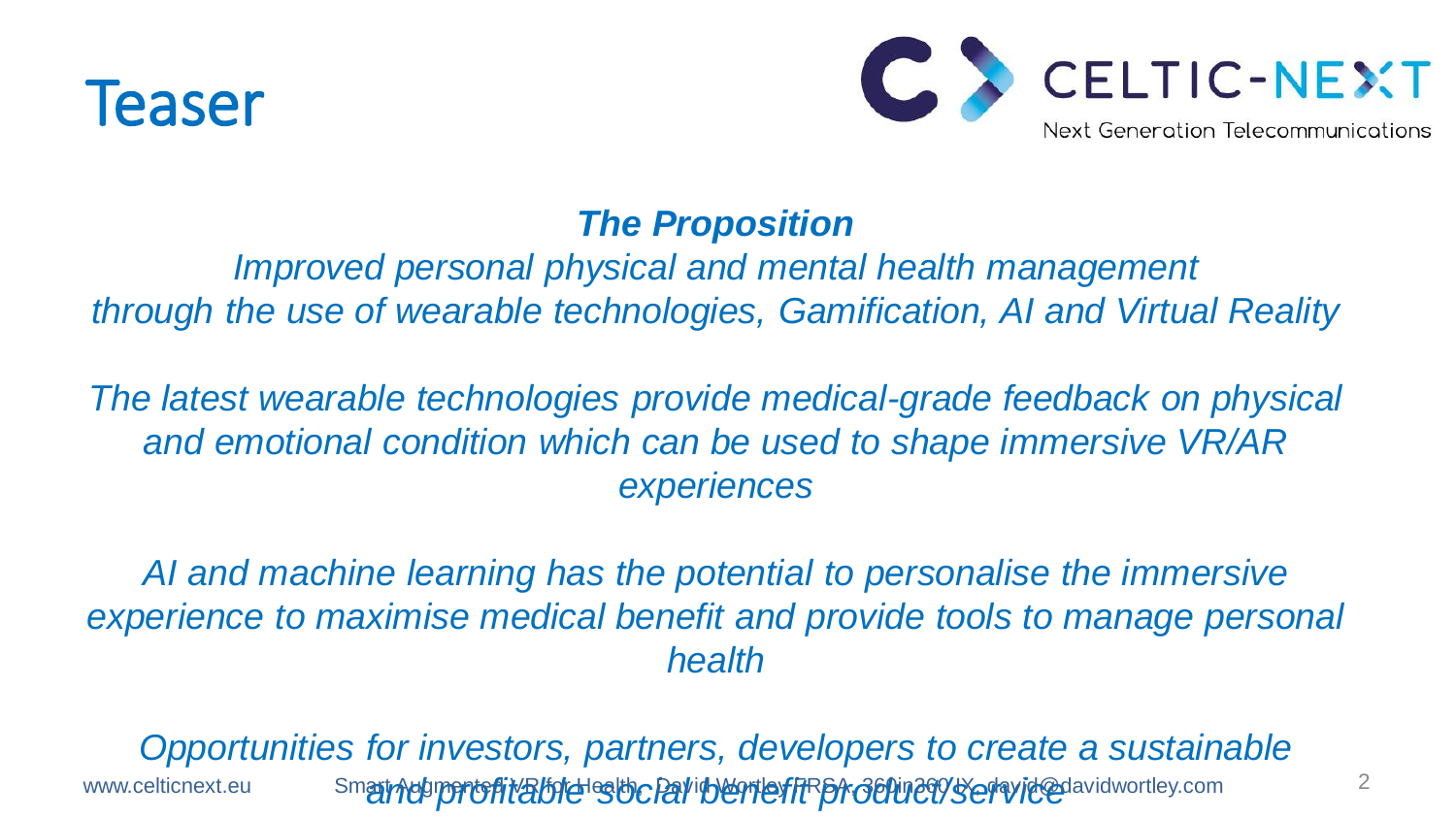## Organisation Profile



[www.celticnext.eu](http://www.celticnext.eu/) Smart Augmented VR for Health, David Wortley FRSA, 360in360 IX, david@davidwortley.com



**360in360 Immersive Experiences is a freelance consultancy specialising in** *the use of immersive technologies for social benefit.* 

**The Founder, David Wortley, brings significant practical experience of** wearable and immersive technologies, gamification, brand development and *an international network of contacts.*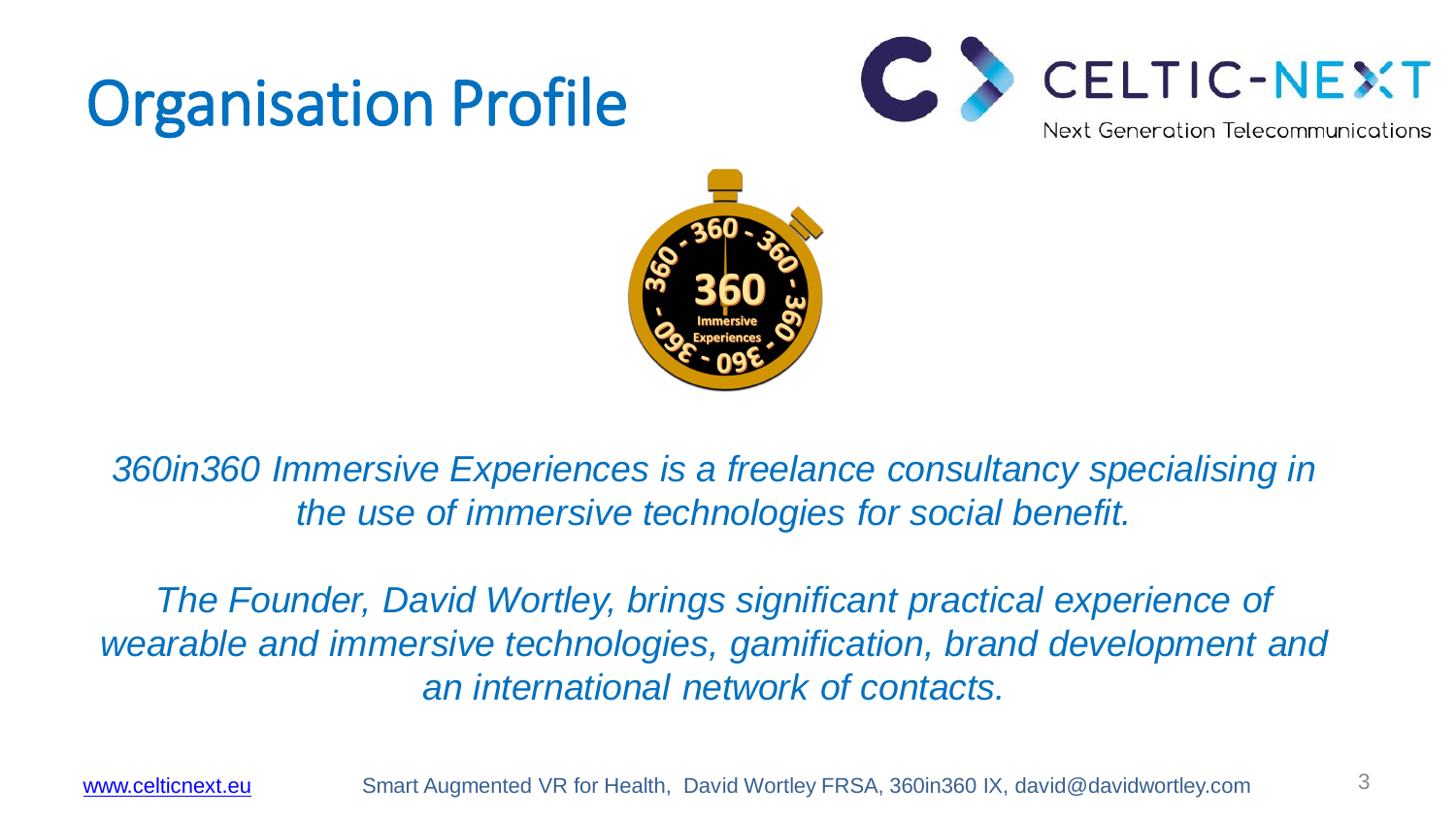## Proposal Introduction (1)



### *The Components and their medical applications*

- *AR/VR Experiences already in use for pain management, dementia and physical/mental rehabilitation with proven benefits*
- *Wearable Technologies now beginning to offer real-time medical grade data for patient monitoring and remote support*
- *AI for medical decision making and personalised services has massive potential*
- *Gamification provides the strategy to effectively influence user behaviours*

[www.celticnext.eu](http://www.celticnext.eu/) Smart Augmented VR for Health, David Wortley FRSA, 360in360 IX, david@davidwortley.com

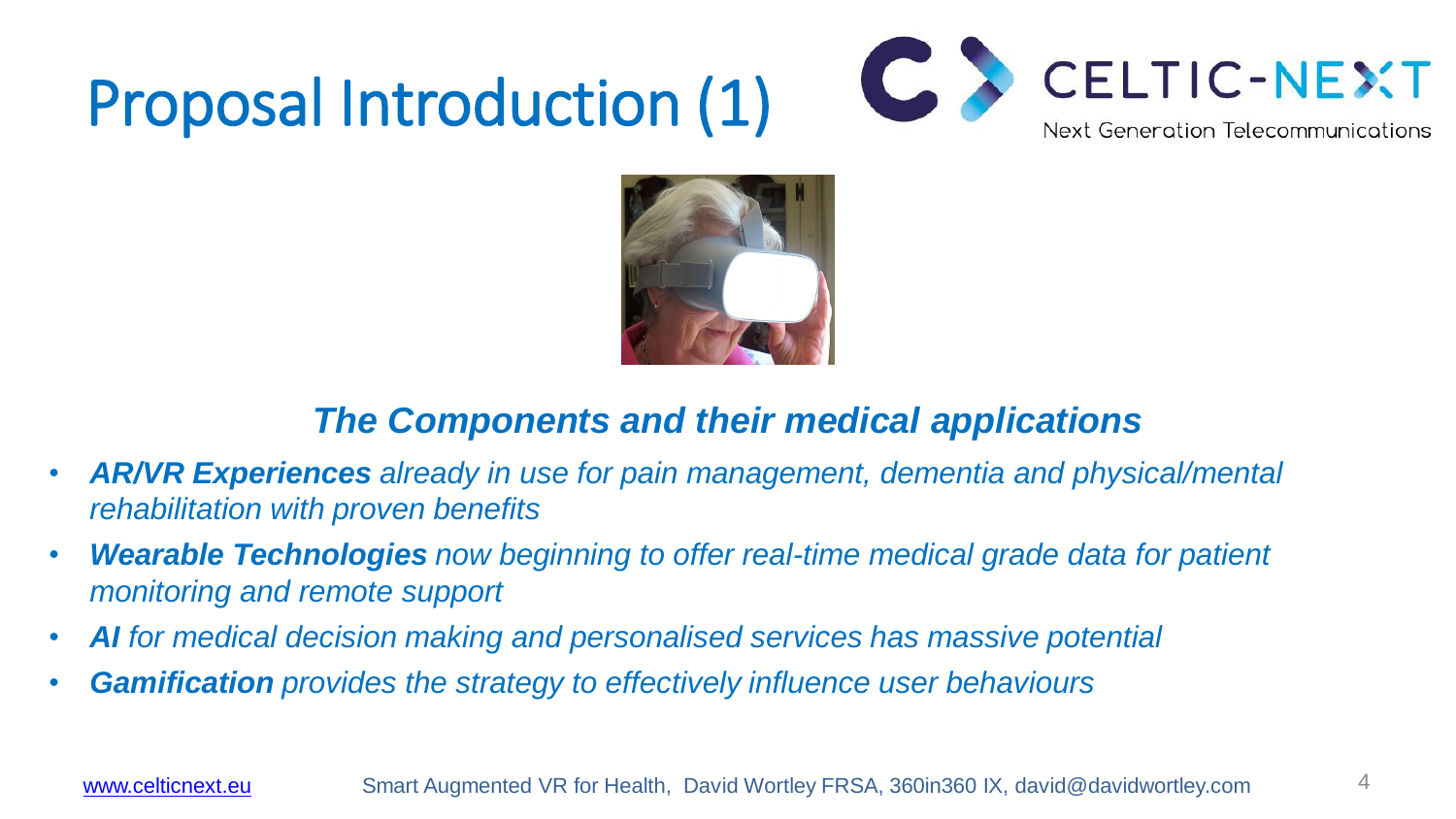## Proposal Introduction (2)







The idea is to develop products/services that connect health data from wearables to *virtual reality health applications such as meditation, physical exercise and pain management.*

*Through the use of AI, the VR experience and user motivation will be automatically shaped to optimise the physical and mental health parameters measured by the wearables.*

[www.celticnext.eu](http://www.celticnext.eu/) Smart Augmented VR for Health, David Wortley FRSA, 360in360 IX, david@davidwortley.com

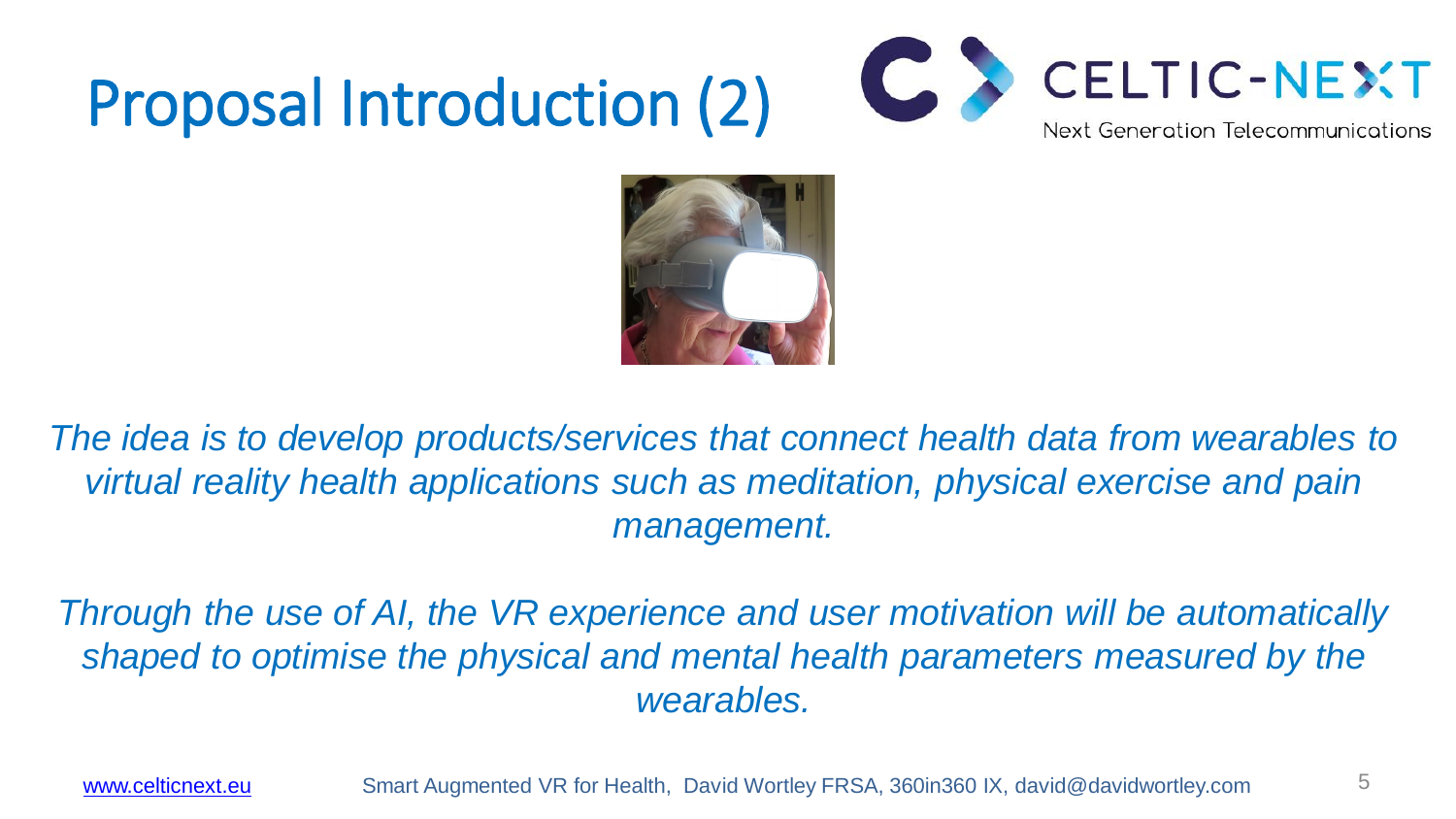## Proposal Introduction (3)



*The object of the proposal is to develop solutions for specific use cases dependent on the consortium partners interests and expertise.*

**Possible use cases include supporting patients undergoing operations without** anaesthetic, assisting dementia patients with immersive memories, motivational *experiences for physical exercise and meditation for stress management*

[www.celticnext.](http://www.celticnext/) Smart Augmented VR for Health, David Wortley FRSA, 360in360 IX, david@davidwortley.com

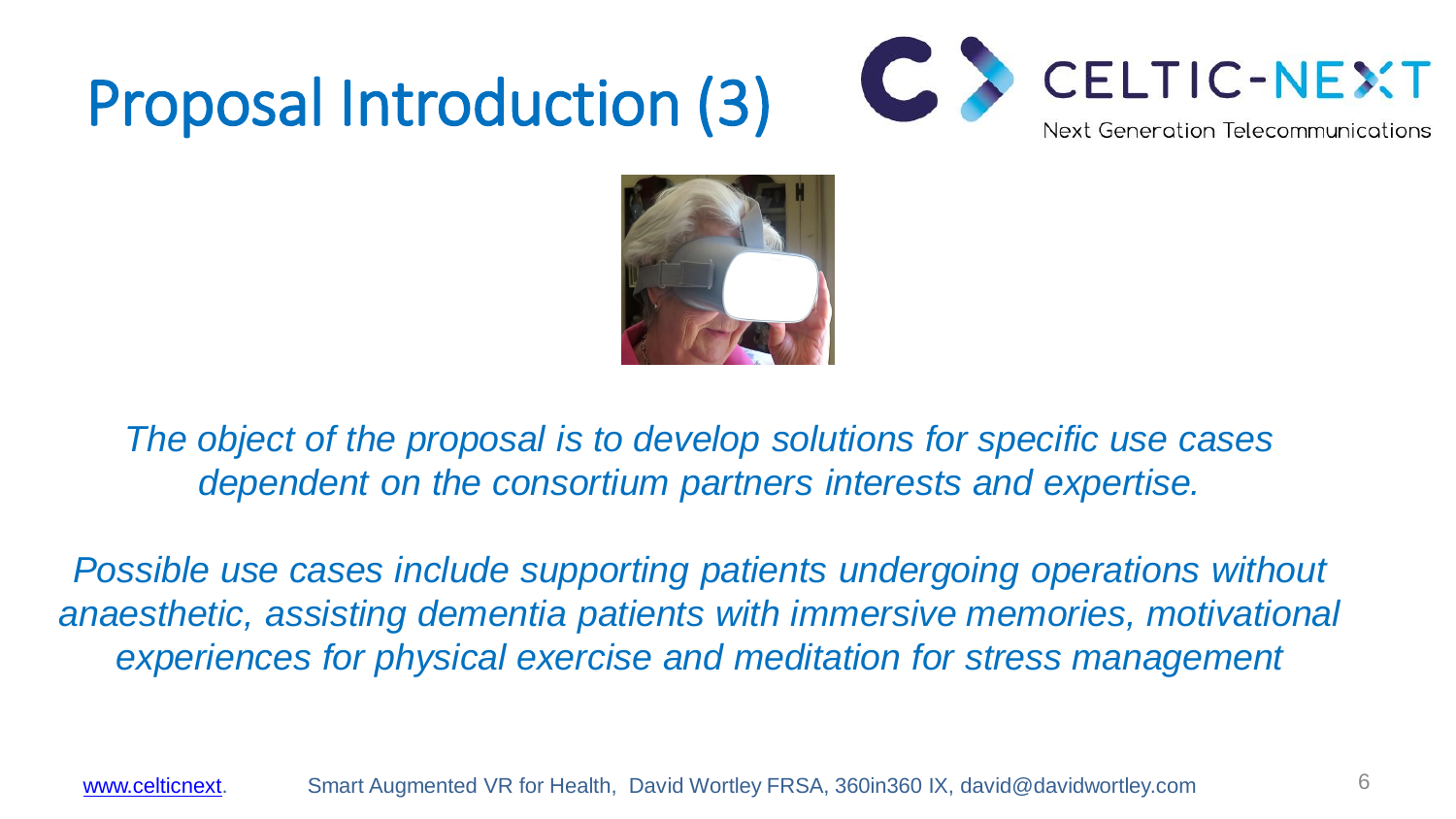## Partners



## *The following organisations have been invited to express an interest in forming a*

**Organisation Oxitone Israel Wearables Iamus Internal Controllering Controllering Controllering Controllering Controllering Controllering Controllering Controllering Controllering Controllering Controllering Controllering Controllering Controllering Controll Illustrious Company New York Sounds AR-Media CONFIRENTIAL CONTROLLER CONTROLLER CONTROLLER AUGMENTED Reality Nottingham Trent University Nottingham Technologies for Health III University of Northampton UK Highlight Films Islamic Reality Control Reality Properties and Reality Properties and Reality Properties and Reality Properties and Reality Properties and Reality Properties and Reality Properties and Reality Properties** TIGA **TRIGA Turkey** 5G, IOT and European Projects **Enforma Turkey Turkey IOT, Data Analytics and Telecomms Instituto di Telecommications The Portual Romandong For Election Angles For Election Angles For Election Angles For Election Angles For Election Angles For Election Angles For Election Angles For Election Angles For Elect Dorset Community Care Group Transform Transform Community Care Group St Andrews Hospital For Mental Conditions Hospital For Mental Conditions In Mental Conditions In Mental Conditi NHS Foundation Trust Lating Care Research Care Research Care Research Care Research Care Research Care Research Care Research Care Research Care Research Care Research Care Research Care Research Care Research Care Rese** 

#### [www.celticnext.eu](http://www.celticnext.eu/) Smart Augmented VR for Health, David Wortley FRSA, 360in360 IX, david@davidwortley.com



| consortium     |                                                  |
|----------------|--------------------------------------------------|
| <b>Country</b> | <b>Expertise</b>                                 |
| Israel         | Wearables                                        |
| Lithuania      | IOT and smart buildings                          |
| <b>UK</b>      | <b>Immersive Sound</b>                           |
| <b>UK</b>      | <b>Augmented Reality</b>                         |
| <b>UK</b>      | <b>Smart Technologies for Health</b>             |
| <b>UK</b>      | Life Sciences and Creativity                     |
| Israel         | <b>Virtual Reality</b>                           |
| Turkey         | 5G, IOT and European Projects                    |
| Turkey         | IOT, Data Analytics and Telecomms                |
| Portual        | <b>Smart Homes for elderly</b>                   |
| <b>UK</b>      | <b>Elderly Care</b>                              |
| <b>UK</b>      | <b>Specialist Hospital for Mental Conditions</b> |
| <b>UK</b>      | <b>Elderly Care Research</b>                     |
|                |                                                  |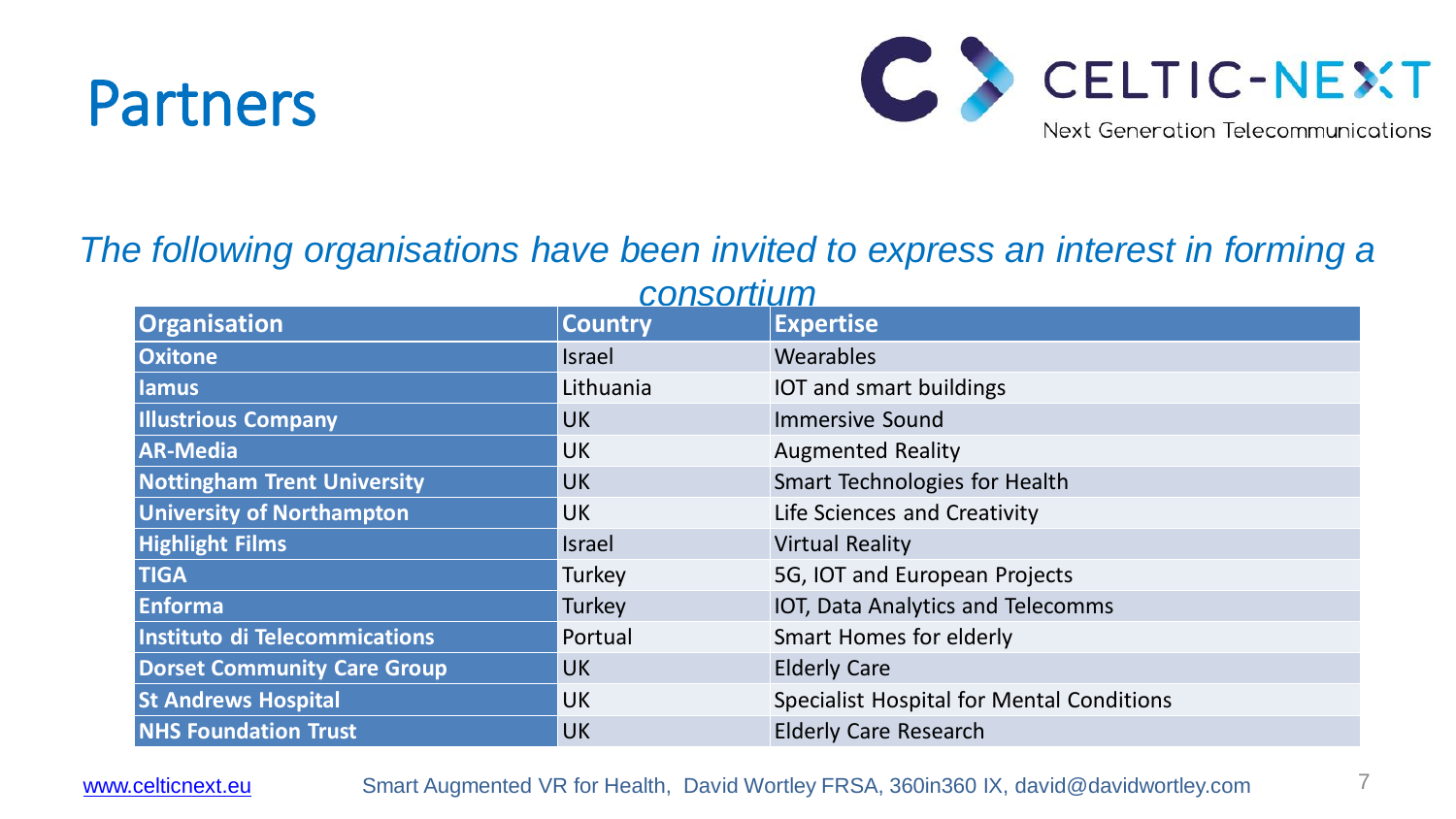## Contact Info

### **For more information and for interest to participate please contact:**

David Wortley FRSA david@davidwortley.com +447896659695 The Old Barn, Pury Road, Alderton NN12 7LN www.360in360ix.co.uk

### **Presentation available via:**